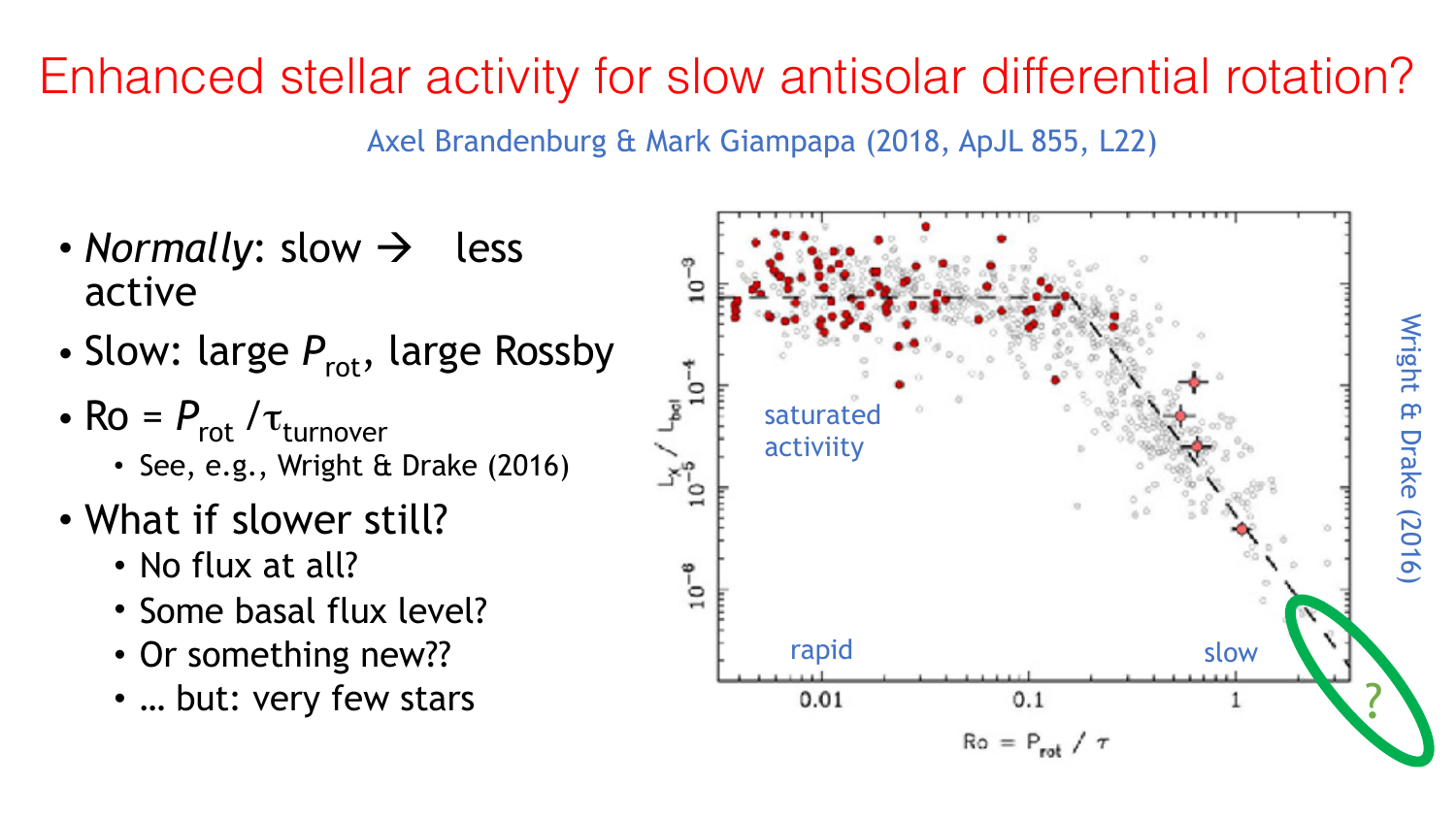#### Curious findings for M67 See poster 103  $-4.7$ • Mark Giampapa (last summer) •  $P_{\text{rot}}$  from Kepler K2 (20 stars)  $-4.8$  $\bullet$  < $R^{\prime}$ <sub>HK</sub>> from WIYN 3.5m • Kitt Peak (Wisconsin, Indiana, Yale, NSO) • Increase of activity with  $P_{\text{rot}}$  and  $\Omega$ -4.9 • Wrong periods? • Evolved stars? ( $\tau_c$  smaller?)  $\overline{+}\overline{\Phi}$ • See color-magnitude diagram  $-5$ • Large-scale dynamo weaker o Small-scale dynamo stronger?

- Stronger differential rotation
	- o When differential rotation is antisolar

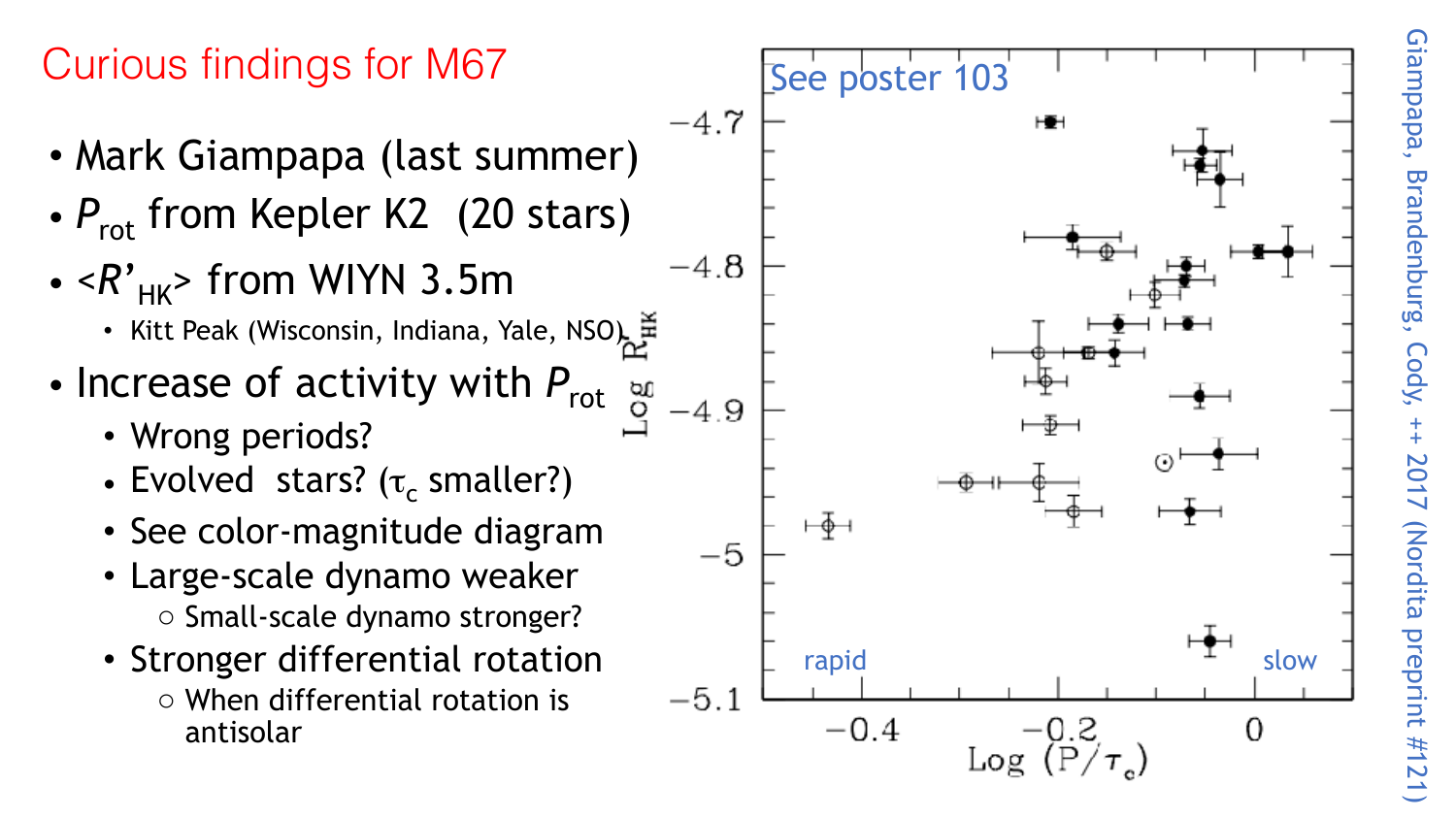#### Rotation-Activity residual

- All cyclic stars (Wilson stars + more)
	- Red: K dwarfs
	- Blue: G,F dwarfs
- Linear relation for Wilson sample
	- Residual flat
- Intrinsic noise (cyclic variability)

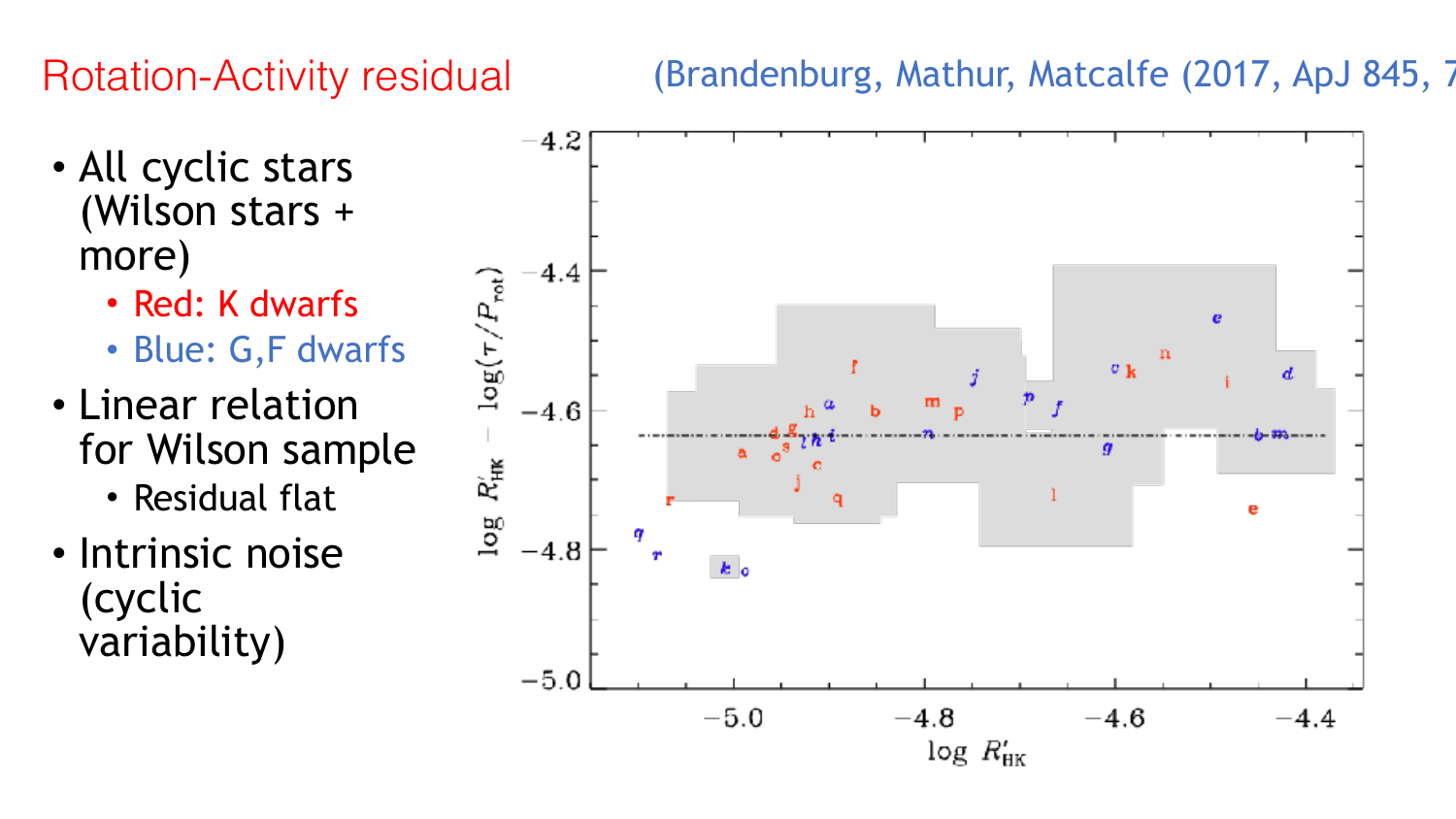#### M67 stars added to Rotation-Activity residual (green)

- Clear departure
- Slow stars (small  $\tau/P_{\text{rot}}$ ): excess activity • Slow stars<br>
(small  $\tau/P_{\text{rot}}$ ):<br>
excess activity<br>
• How to understand?
- 
- Are the other stars?

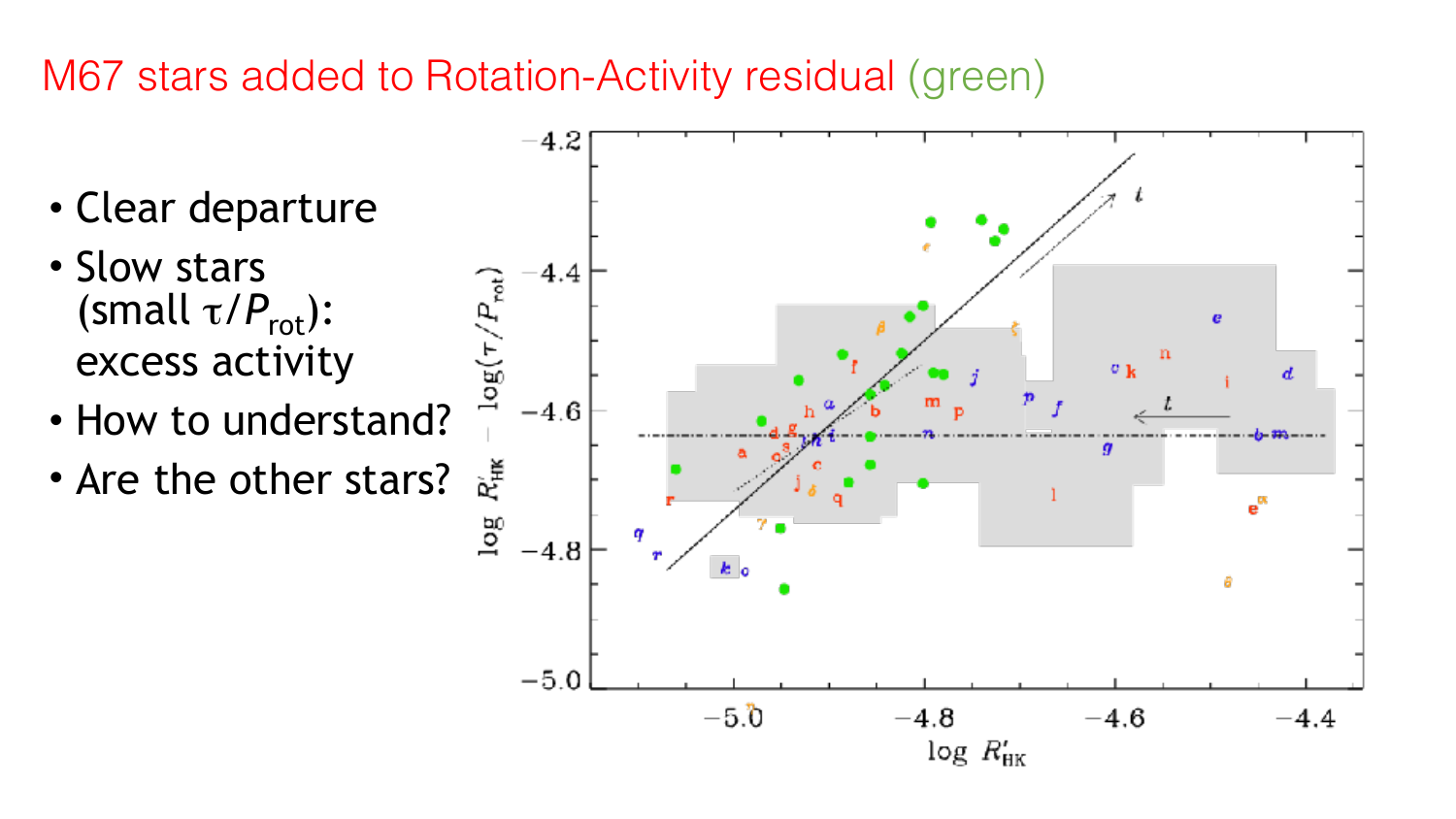## Slow rotation  $\leftrightarrow$  antisolar differential rotation

- Known since Gilman 1977
- Problem for solar simulators!
	- Solar models are antisolar?
		- Brown, Browning, Brun, etc.
	- i.e. slow equator, fast poles
		- Side effect: larger differential rotation when antisolar!



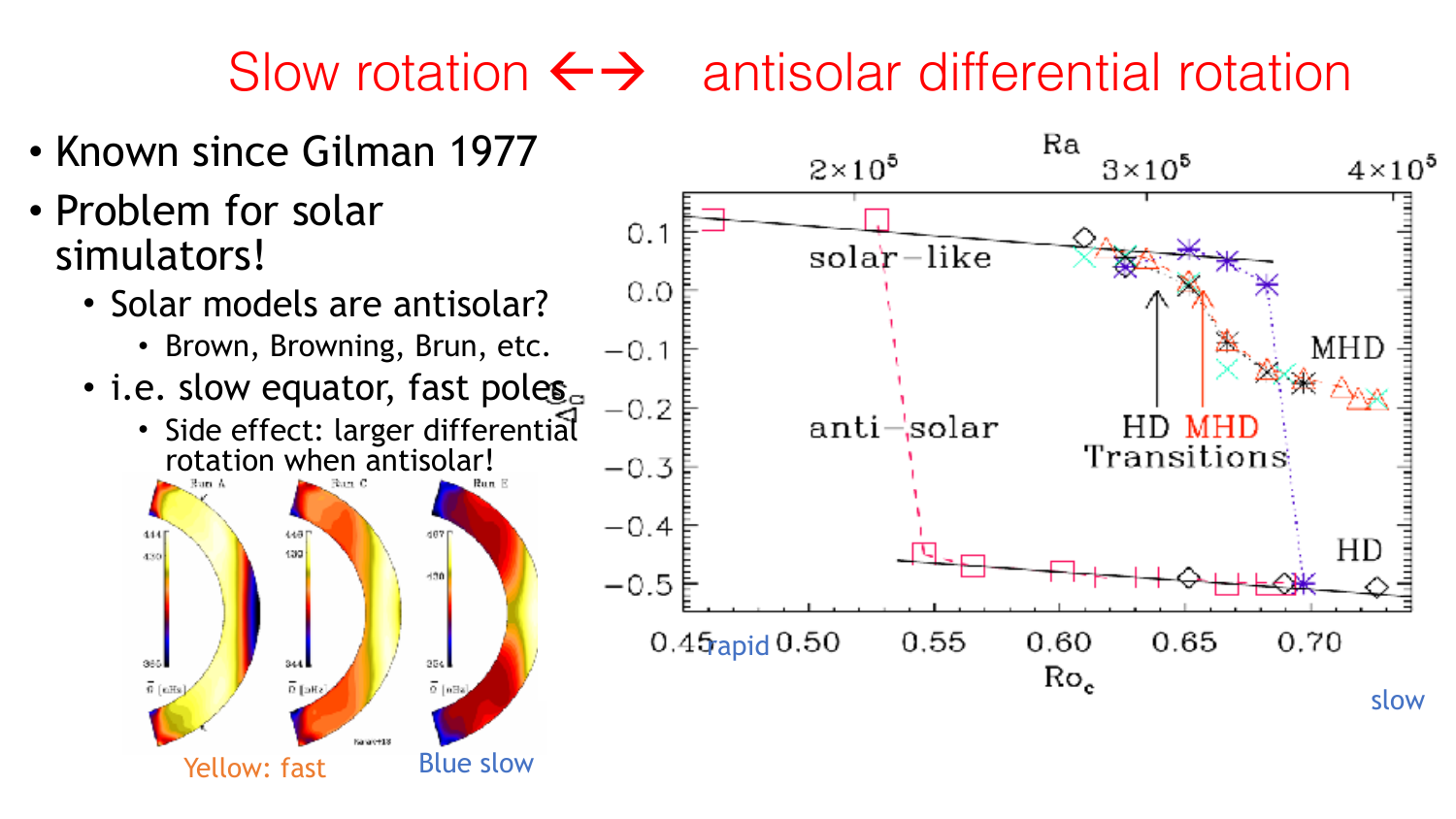#### Enhanced stellar activity at slow rotation  $\rightarrow$  large  $P_{rot}/\tau$

- Slow: large  $P_{\text{rot}}$ , large Rossby number
- Stow, targe  $r_{rot}$ , targe rossby number<br>•  $R_{HK}$  Brandenburg & Giampapa (2018, ApJL 855, L22)<br>•  $R_{HK}$  increases, B<sub>rms</sub> increases (Karak+15)

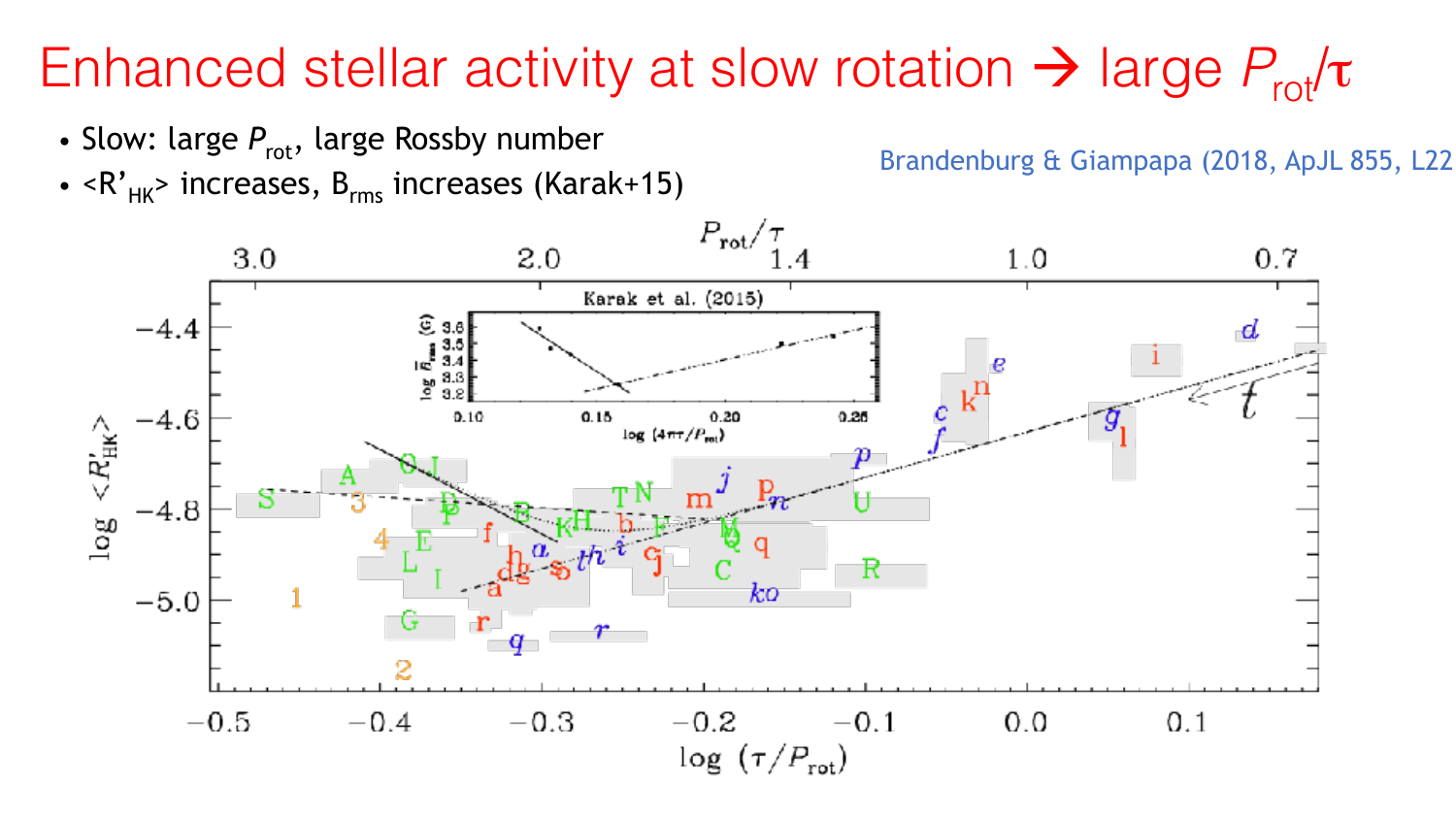### Compare with computed  $P_{\text{rot}}$  values

- $P_{\text{rot}}^* = 0.407(B V 0.495)^{0.325} t^{0.565}$
- Greek letters: confirms measured periods Brandenburg & Giampapa (2018, ApJL 855, L22)

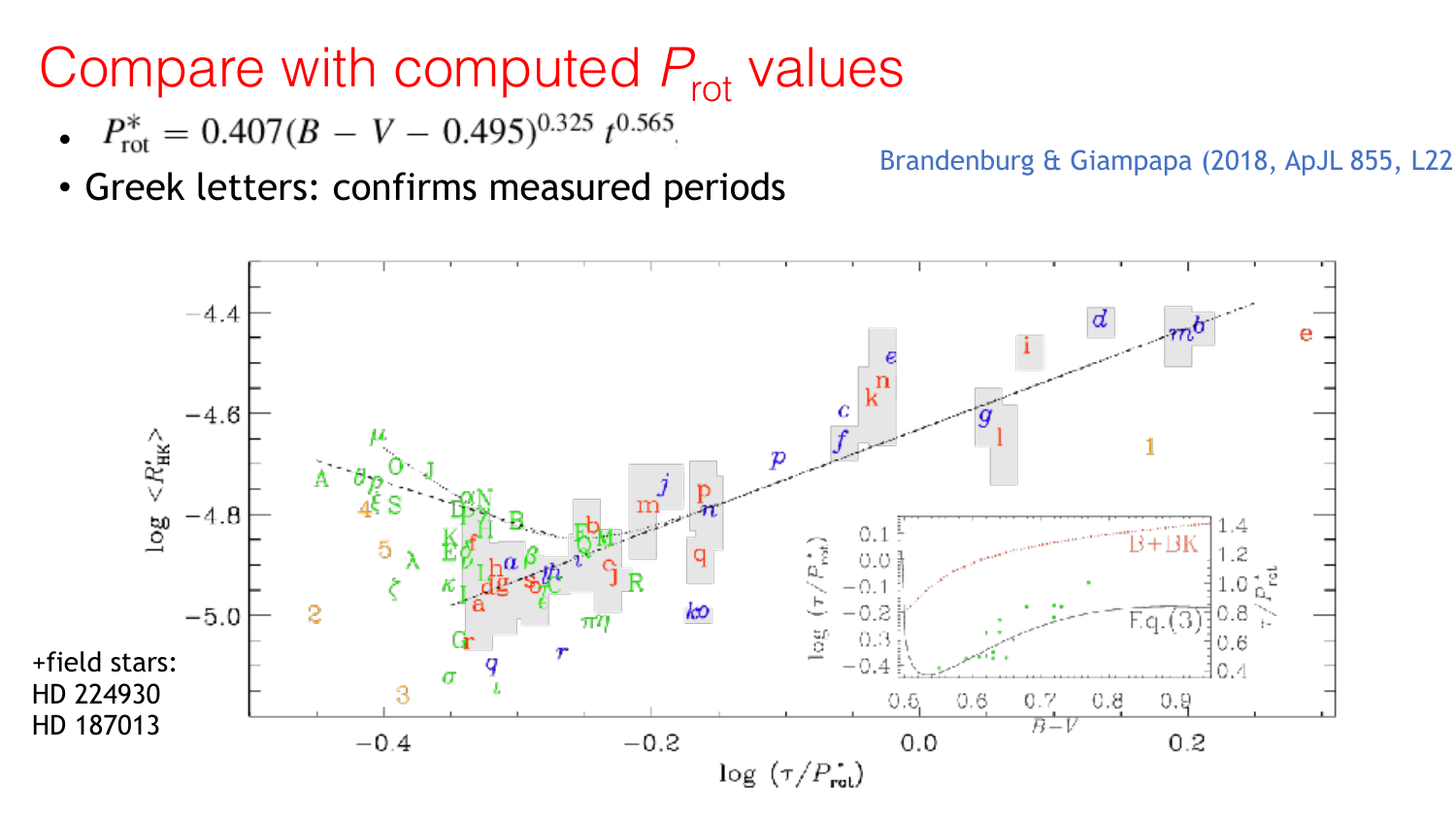## An evolutionary story

- Stars experience magnetic breaking
- $\rightarrow$  Slow down  $\rightarrow$  less active  $\rightarrow$  less breaking
- At  $P_{\rm rot}/\tau \sim 2$ , *two things can happen* (bifurcation!):
- 1. Remain rapidly spinning as again inactive star
	- see van Saders et al. (2016), Metcalfe (2017)
- 2. Others go antisolar & become more active
	- Antisolar diff rot may also explain superflares on main sequence stars
	- Katsova et al. (2018, Astron. Rep. 95, 78)
	- Future: to verify from (i) light curves, (ii) asteroseismology